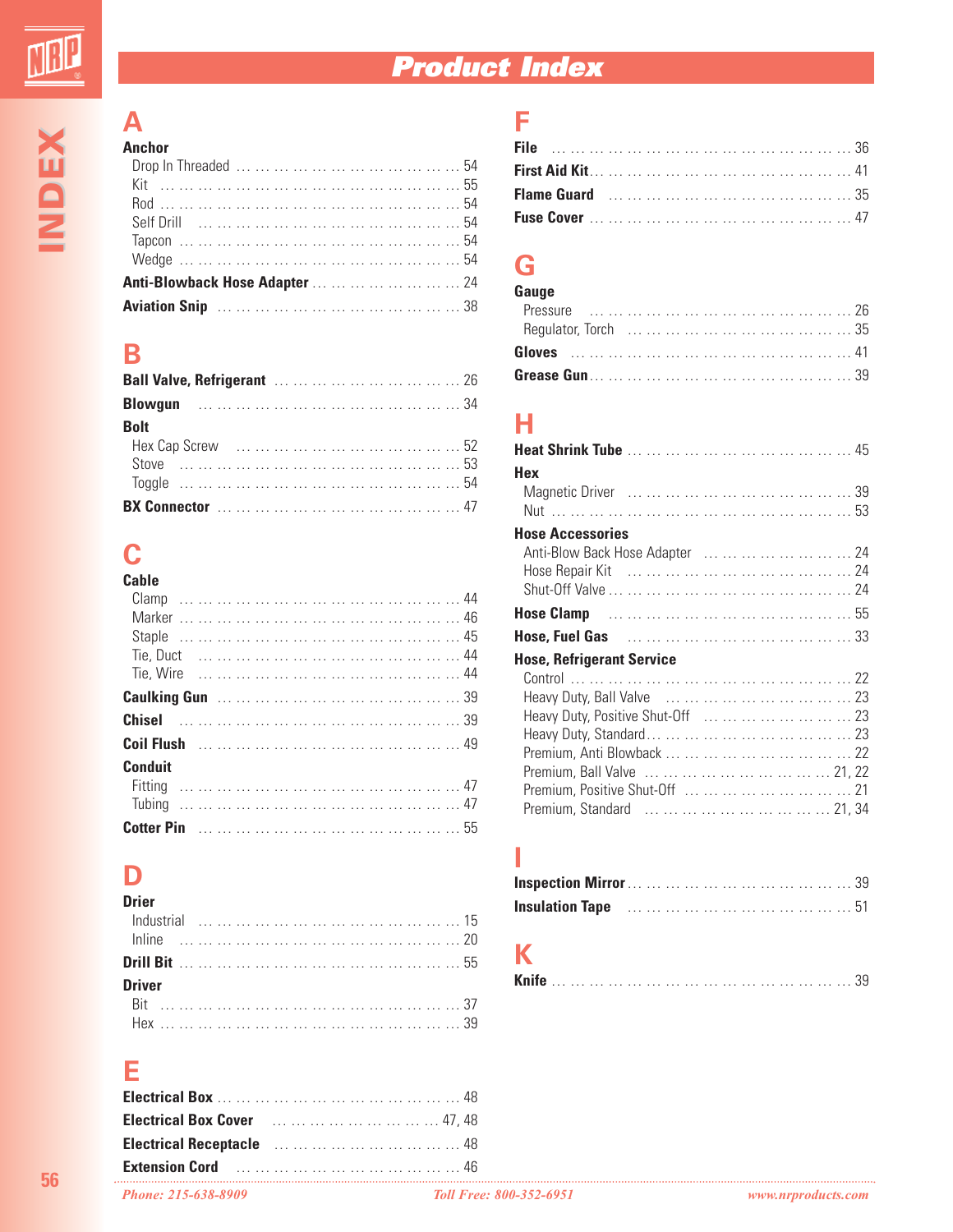# **Product Index**

**INDEX**

# **L**

| Label |                                    |  |
|-------|------------------------------------|--|
|       | Certificate of Removal          27 |  |
|       |                                    |  |
|       |                                    |  |
|       |                                    |  |
|       |                                    |  |

### **M**

# **N**

| Nut |  |  |  |  |  |  |  |
|-----|--|--|--|--|--|--|--|
|     |  |  |  |  |  |  |  |

### **O**

#### **P Plier**

| Plier |  |  |  |  |  |  |
|-------|--|--|--|--|--|--|
|       |  |  |  |  |  |  |
|       |  |  |  |  |  |  |
|       |  |  |  |  |  |  |
|       |  |  |  |  |  |  |
|       |  |  |  |  |  |  |

### **R**

| <b>Recovery Equipment</b>             |  |
|---------------------------------------|--|
|                                       |  |
|                                       |  |
|                                       |  |
|                                       |  |
|                                       |  |
|                                       |  |
| <b>Peacuery Equipment Accessories</b> |  |

#### **Recovery Equipment Accessories**

#### **Refrigerant**

| <b>Regulator</b> |  |  |
|------------------|--|--|
|                  |  |  |
|                  |  |  |
|                  |  |  |
|                  |  |  |

#### **S**

| <b>Screw</b>               |
|----------------------------|
|                            |
|                            |
| <b>Screwdriver</b>         |
|                            |
|                            |
|                            |
|                            |
|                            |
|                            |
| <b>Solderless Terminal</b> |
| Kit                        |
|                            |

#### **T**

| <b>Tape Example 19</b> |  |  |  |  |  |  |  |
|------------------------|--|--|--|--|--|--|--|
|                        |  |  |  |  |  |  |  |
|                        |  |  |  |  |  |  |  |
|                        |  |  |  |  |  |  |  |
|                        |  |  |  |  |  |  |  |
|                        |  |  |  |  |  |  |  |